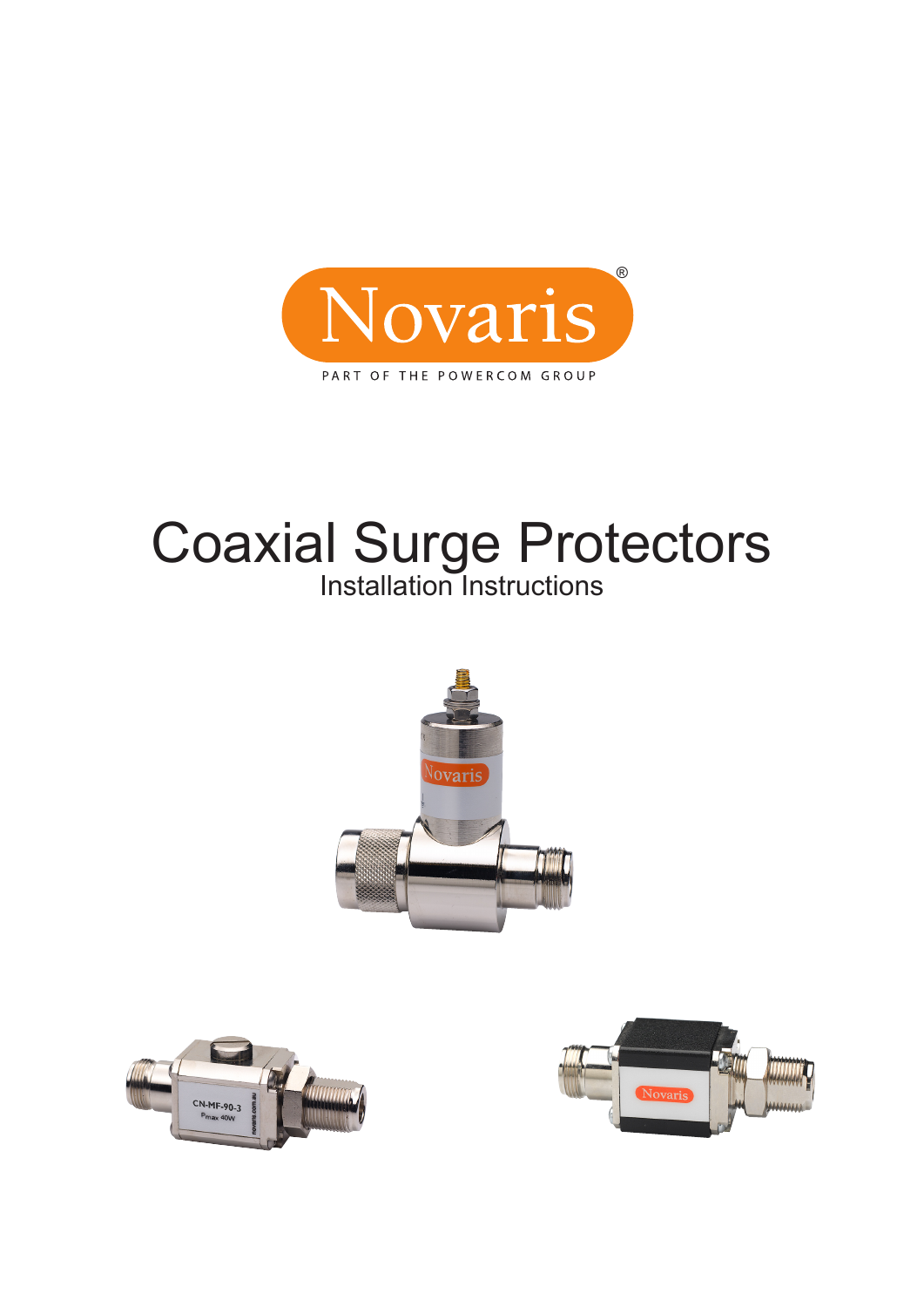

# **Coaxial Surge Protect**

Installation Instructions

IMPORTANT: Please read these instructions carefully. Whilst straightforward, the installation of these devices is critical to their performance. Installation should only be carried out by a suitably qualified person in accordance with all relevant standards.

#### **1. Introduction**

**1.1** These installation instructions apply to Novaris RF coaxial surge protectors with the following catalogue numbers:

Gas Tube Type

Cat No: **Cx-yy-zz-f-o**

Tuned STUB Type

Cat No: **CSTUB-x-yy-t**

- x Connection type.
- y Connector Gender, M=male, F=female.
- z Maximum continious operating voltage.
- f Maximum frequency, fc (GHz).
- t Tuned frequency (MHz).
- o Options.
- **1.2** Novaris Cx series gas discharge surge protectors are capable of passing RF signals to 3 GHz (limited by connector type.
- **1.3** Novaris tuned stub protectors employ quarter-wavelength short circuit stub technology. Suitable for narrow bandwidth applications where no DC voltage is injected. RF power and surge rating are limited by the cables and connectors only.

## **2. Before Installation**

### **2.1**  For **Gas Tube Type**:

Ensure that the maximum continious operating voltage of the Novaris RF coaxial protector is suitable for the RF power of the system:

| Clamping voltage (V) | RF power (W) |
|----------------------|--------------|
| 90                   | $0 - 50$     |
| 230                  | $50 - 125$   |
| 350                  | $125 - 300$  |
| 600                  | $300 - 500$  |
| 1000                 | $500 - 1000$ |

## **2.2** For **Tuned STUB Types**:

Maximum power is limited by connectors and cable only.

| <b>Dimensions</b>                    | Width |    | Min Length Max Length |
|--------------------------------------|-------|----|-----------------------|
| $Cx-y-z-2$                           | 28    | 57 | 72                    |
| $Cx-v-z-3$                           | 30    | 64 | 72                    |
| $CSTUB$ -x-y-t                       | 28    | 56 | 56                    |
| Dimensions shown in millimeters (mm) |       |    |                       |

## **3. Installation**

**3.1**  A Novaris RF coaxial surge protector should be installed at the termination points on *each end* of the cable run.

The ideal installation comprises a bulkhead protector (e.g. CN-FF-90-2) installed at the cable entry panel, figure 5a, if this is not possible, install a protector between the main feeder and flexible tail, alternatively at the equipment antenna receptacle.





**Figure 1: RF Coaxial Cable Protectors Range**



**Figure 2: Cx-y-z-2 Dimensions**



**Figure 3: Cx-y-z-3 Dimensions**



**Figure 4: CSTUB-x-y-t Dimensions**



**Figure 5a: Connection of Novaris RF Coaxial Bulkhead Protectors**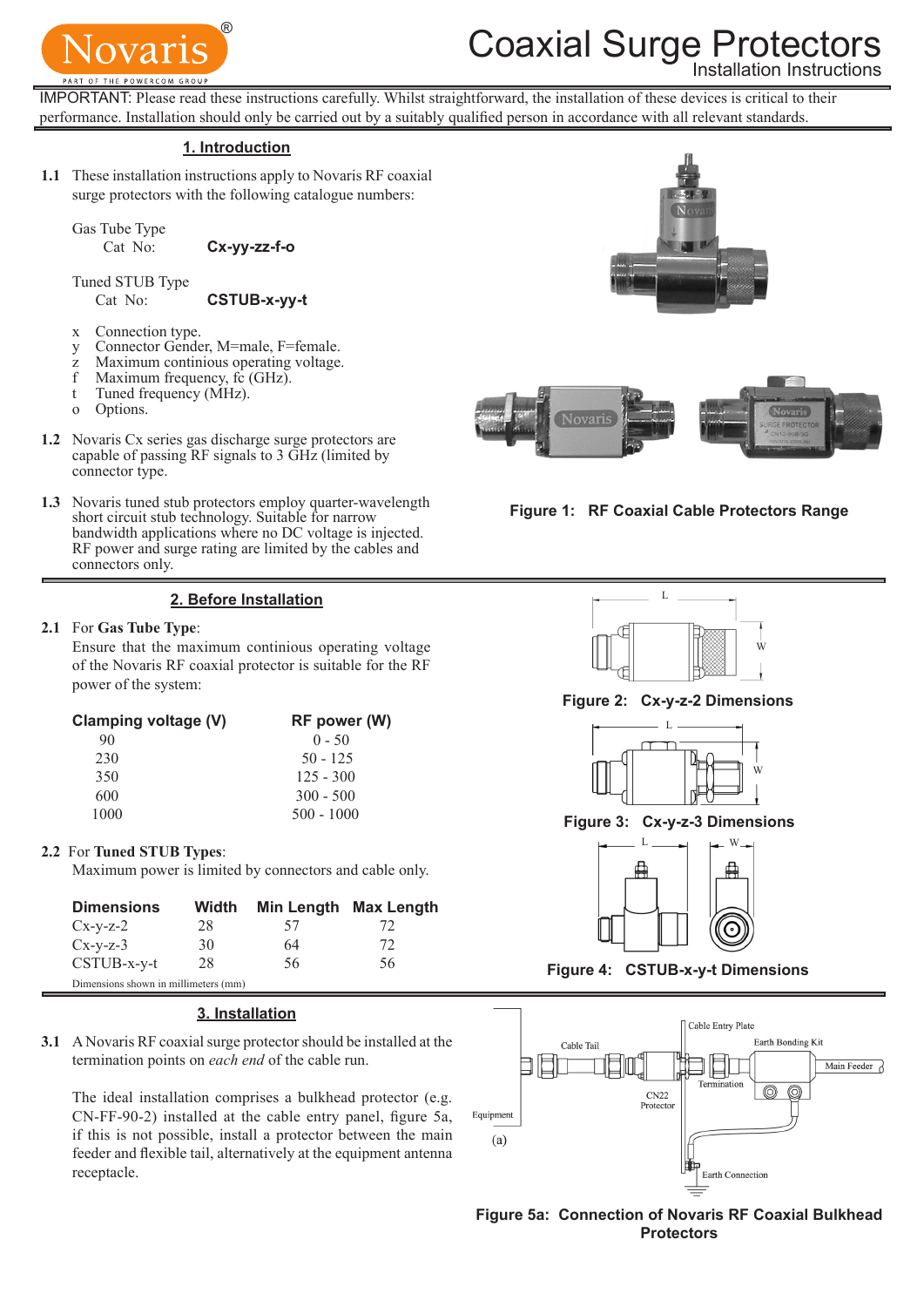

# Coaxial Surge Protectors

Installation Instructions

The outer conductor of the coaxial cable must be bonded to earth. This is best achieved by installing Novaris cable earth bonding kits. Recommended connection points for cable earth bonding kits are (Figure 6):

1. At the highest point of the vertical cable run to the tower

2. At the lowest point of the vertical cable run to the tower

3. At the entry point into the equipment hut to the cable entry panel or equipment earth bar

**3.2** All outdoor installations should be made weatherproof using butyl rubber, cold shrink, vinyl mastic tape or suitable equivalent material over all connections and the protector itself.



**Figure5 b,c: Connection of Novaris RF Coaxial Inline Protectors**

### **4. After Installation**

**4.1** The integrity of the installation should be verified by measuring the return loss and/or VSWR of the completed cable run.

Novaris RF coaxial surge protectors are extremely robust. Provided installation is performed correctly, Novaris coaxial cable protectors are virtually maintenance free. Periodic inspection of connections and weatherproofing is recommended.

A protector fault may be indicated by excessive VSWR / return loss, low resistance between the inner and outer conductors or intermittent degradation of system operation.



**Figure 6: Typical Installation**